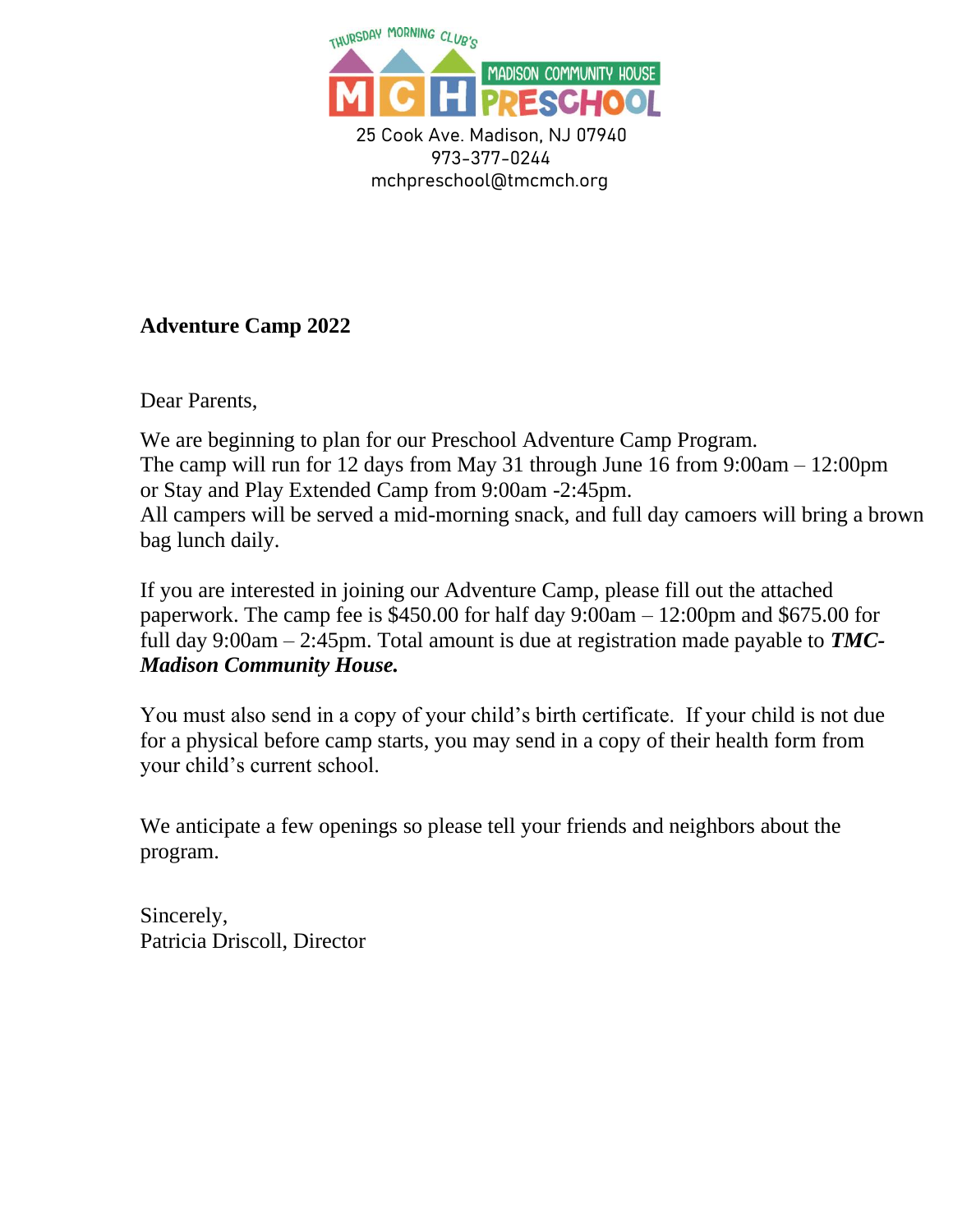

## **Adventure Camp 2022**

| Child's Name                                                                                                                               | Birth Date / / |  |      |                    |  |
|--------------------------------------------------------------------------------------------------------------------------------------------|----------------|--|------|--------------------|--|
|                                                                                                                                            |                |  |      | Month / Day / Year |  |
|                                                                                                                                            |                |  |      |                    |  |
|                                                                                                                                            |                |  |      |                    |  |
|                                                                                                                                            |                |  |      |                    |  |
|                                                                                                                                            |                |  |      |                    |  |
|                                                                                                                                            |                |  |      |                    |  |
|                                                                                                                                            |                |  |      |                    |  |
|                                                                                                                                            |                |  |      |                    |  |
|                                                                                                                                            |                |  |      |                    |  |
| IN CASE OF EMERGENCY: Persons authorized to pick up your child and / or contact in case of an emergency if<br>neither parent is available: |                |  |      |                    |  |
|                                                                                                                                            |                |  |      |                    |  |
|                                                                                                                                            |                |  |      |                    |  |
|                                                                                                                                            |                |  |      |                    |  |
|                                                                                                                                            |                |  |      |                    |  |
|                                                                                                                                            |                |  |      |                    |  |
|                                                                                                                                            |                |  |      |                    |  |
|                                                                                                                                            |                |  |      |                    |  |
|                                                                                                                                            |                |  |      |                    |  |
| Allergic Reaction Protocol: Please fill out the Allergy Action Plan form.                                                                  |                |  |      |                    |  |
| Brothers And / Or Sisters: List Names and D.O.B. (MM/DD/YY)                                                                                |                |  |      |                    |  |
| Registering for:<br>Half Day 9am-12pm____________ \$450.00<br>Stay & Play 9am-2:45pm__________ \$675.00                                    |                |  |      |                    |  |
| Parent's Signature                                                                                                                         |                |  | Date |                    |  |

**Owned & Operated by the Thursday Morning Club, Inc**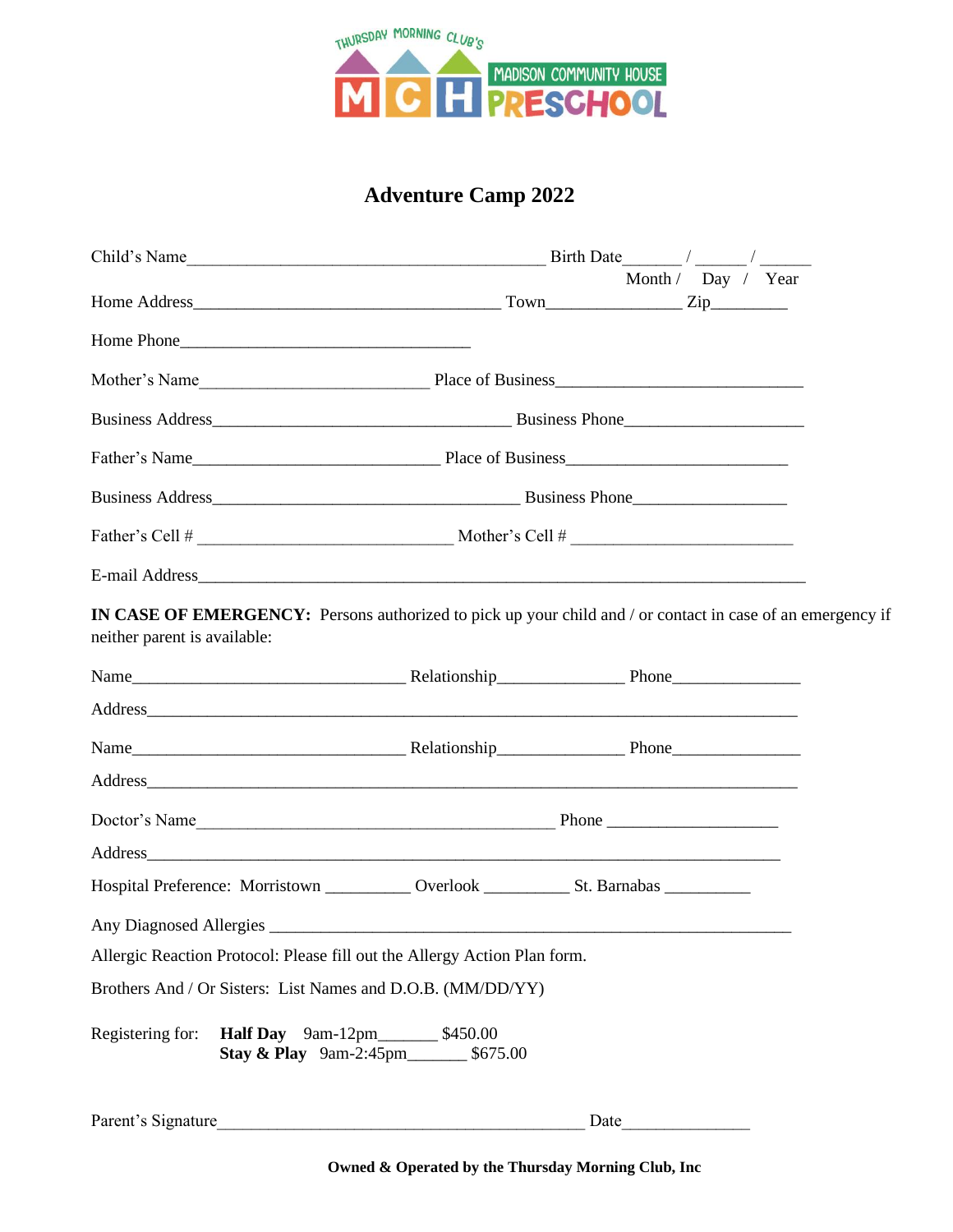

## **2022 Preschool Adventure Camp**

Permission For Emergency Assistance / Hospital Preference

The Madison Community House Preschool is authorized to act in case of an emergency situation to secure an ambulance or other appropriate emergency medical care for my child as deemed necessary by the Director.

If necessary I would prefer my child be transported to the following hospital:

| Morristown Memorial Hospital - Morristown |       |  |
|-------------------------------------------|-------|--|
| Overlook Hospital – Summit                |       |  |
| St. Barnabas Hospital – Livingston        |       |  |
| Parent Signature:                         | Date: |  |